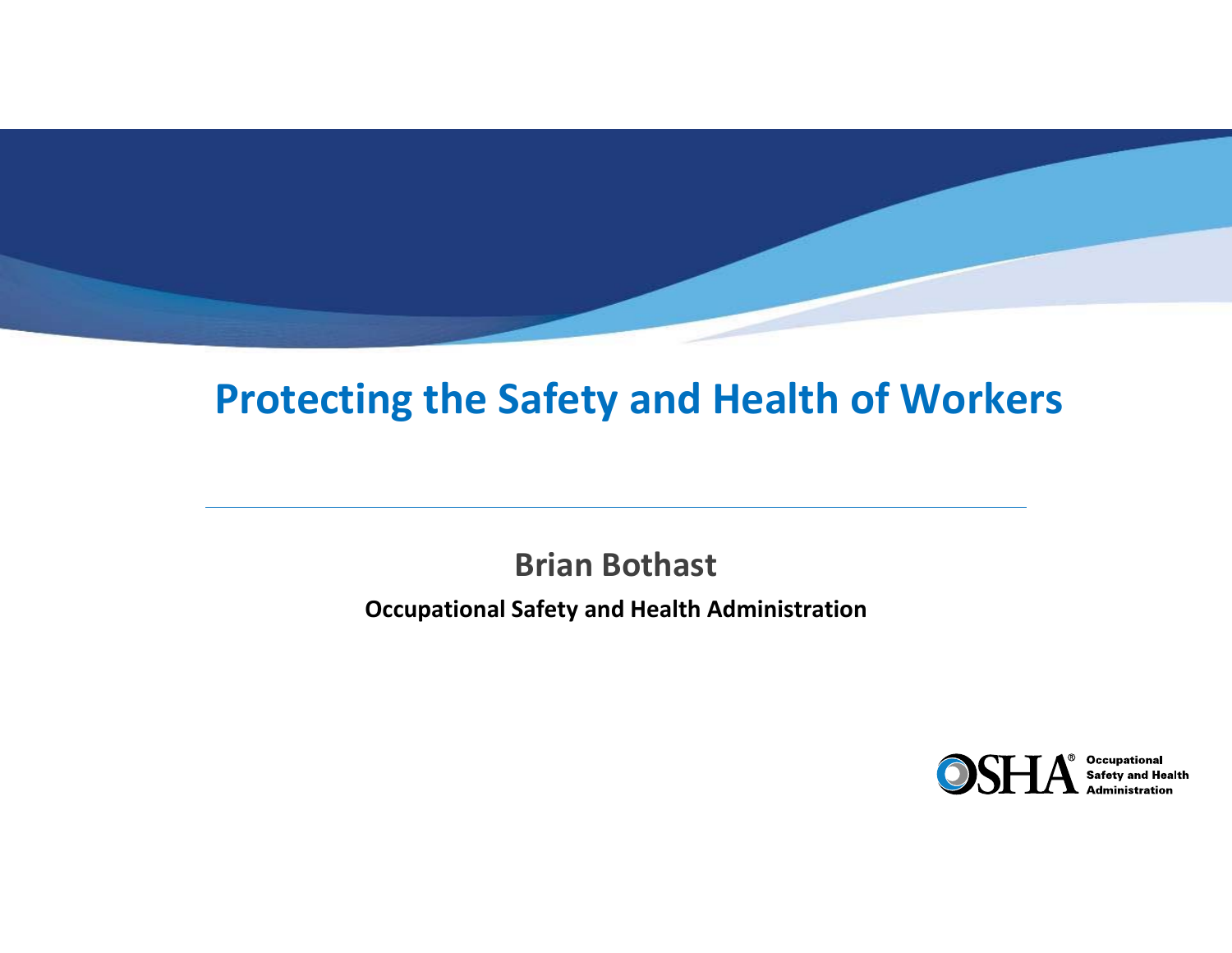# **Topics**

## **Inspections 101**

- National Emphasis Programs
- **Local Emphasis Programs**
- ■COVID-19
- **Questions**

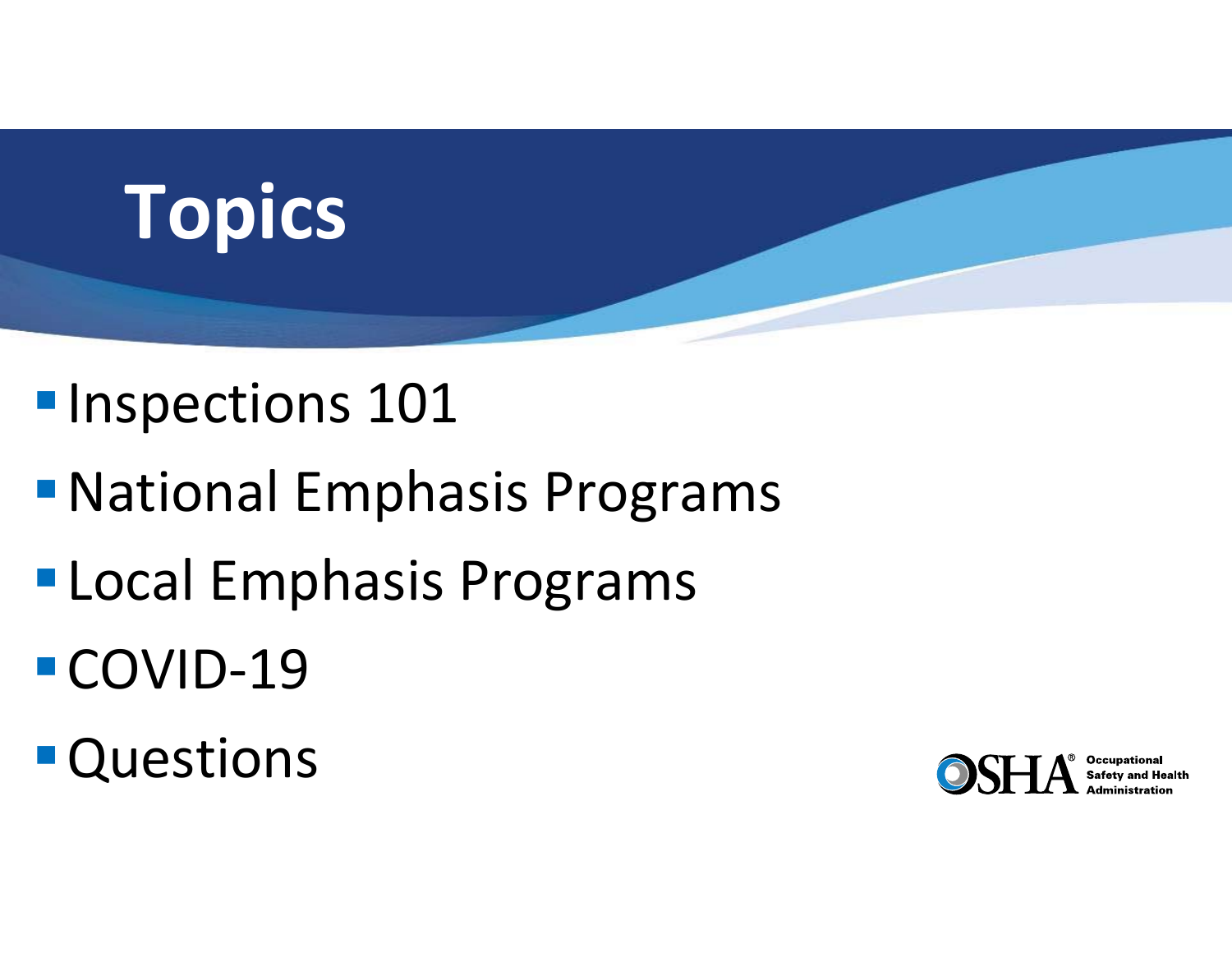## **OSHA Inspections**

Fatality / Catastrophe Complaint / Referral Follow‐up Scheduled inspections National Emphasis Program Regional Emphasis Program Severe Injury Report

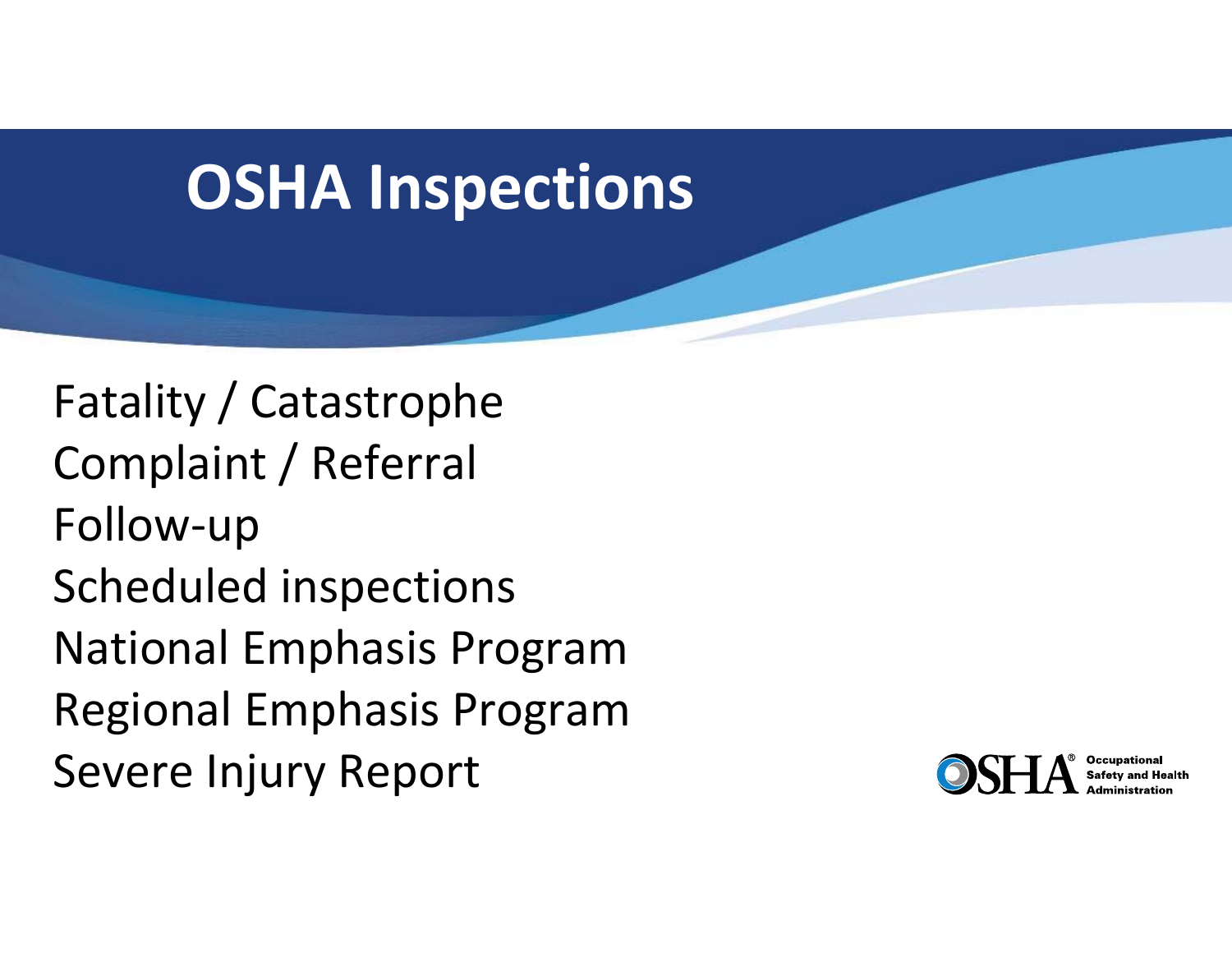#### Employers **must contact** OSHA for:

- All work-related **fatalities** within **8 hours**
- All work-related **in-patient hospitalizations** of one or more employees within **24 hours**
- All work-related **amputations** within 24 hours
- All work-related losses of an eye within 24 hours

**1‐800‐321‐OSHA (6742)**

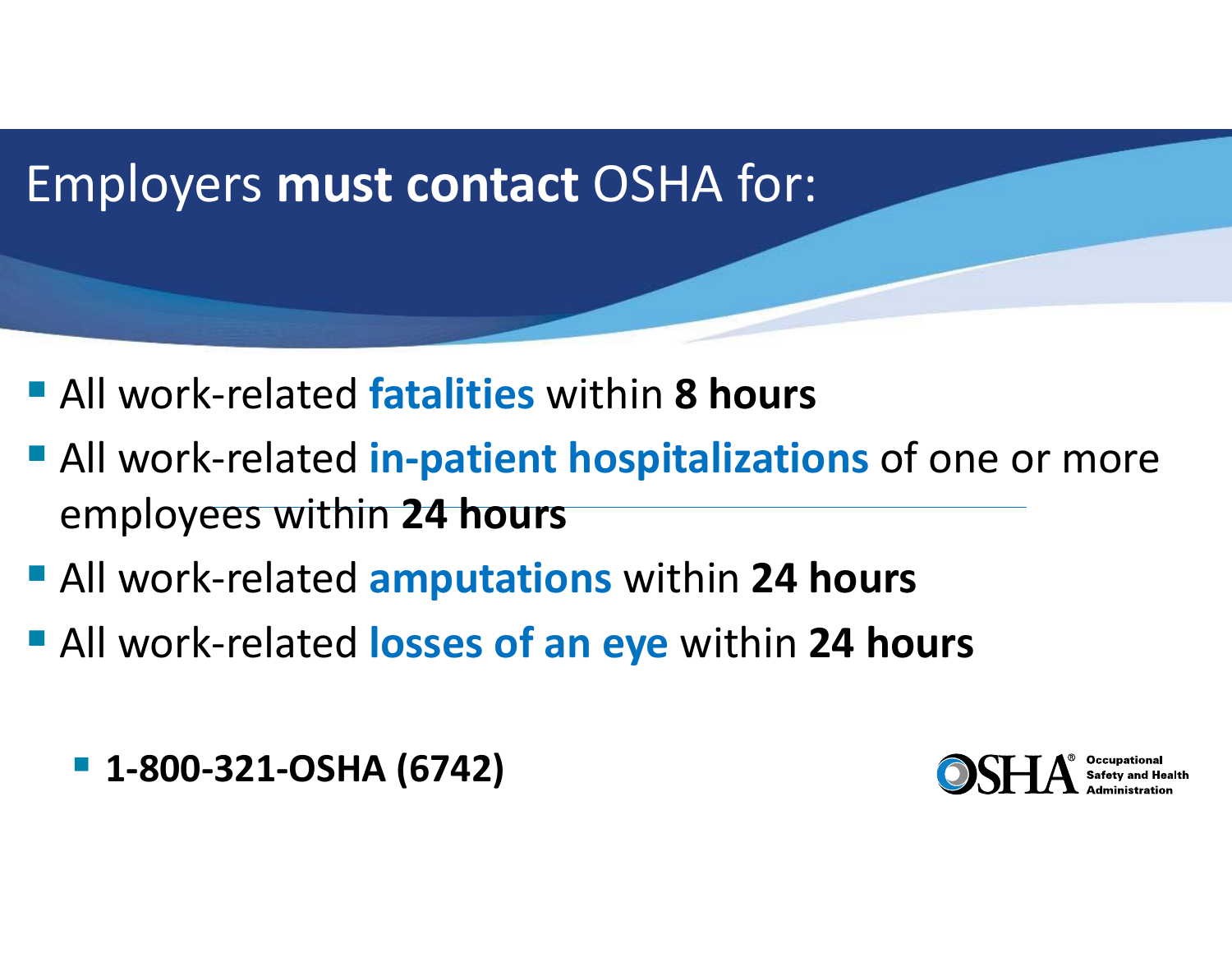# **The general duty clause. Section 5(a)(1)**

Each employer shall furnish a place of employment free of recognizable hazards that are likely to cause serious physical harm.

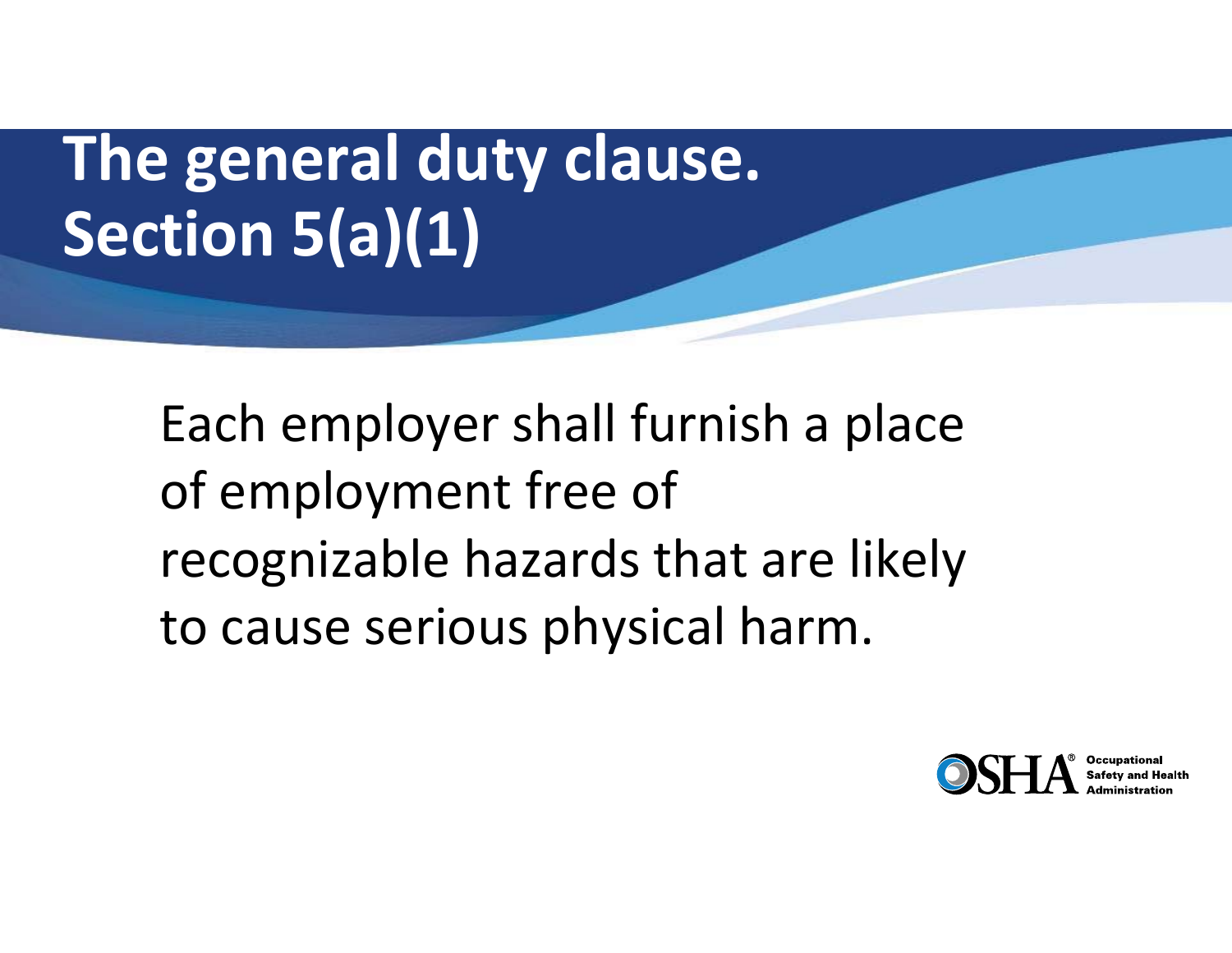# **OSHA must prove**

- **Exposed employee**
- **Serious hazard**
- **Employer knowledge**
- **Fiangle 5 Feasible method to abate hazard**

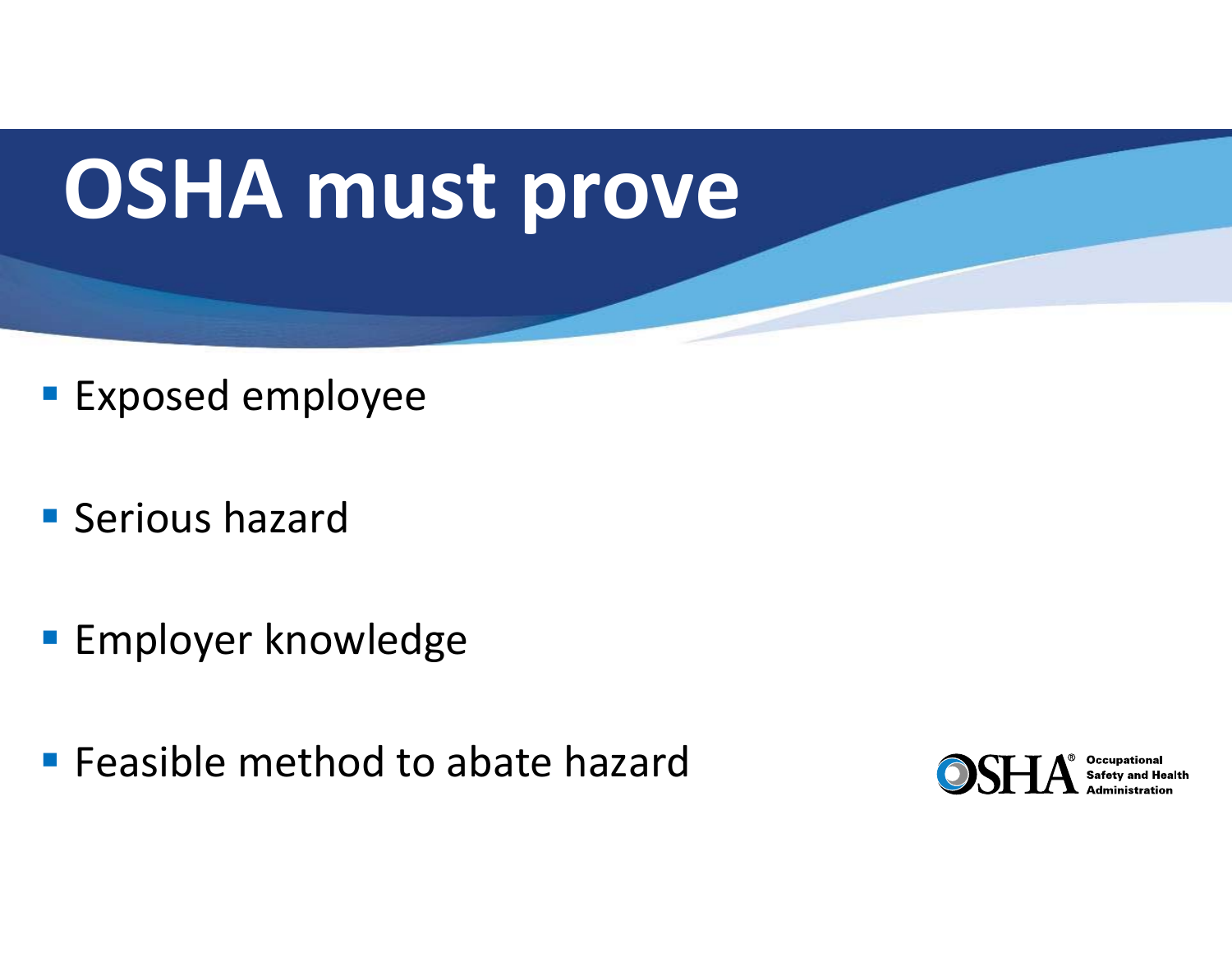## **Do you have a truly effective safety and health program?**

- Clear rules and expectations?
- Employees understand the rules and expectations?
- An effective process to discover deviations from expectations?
- An effective enforcement program?

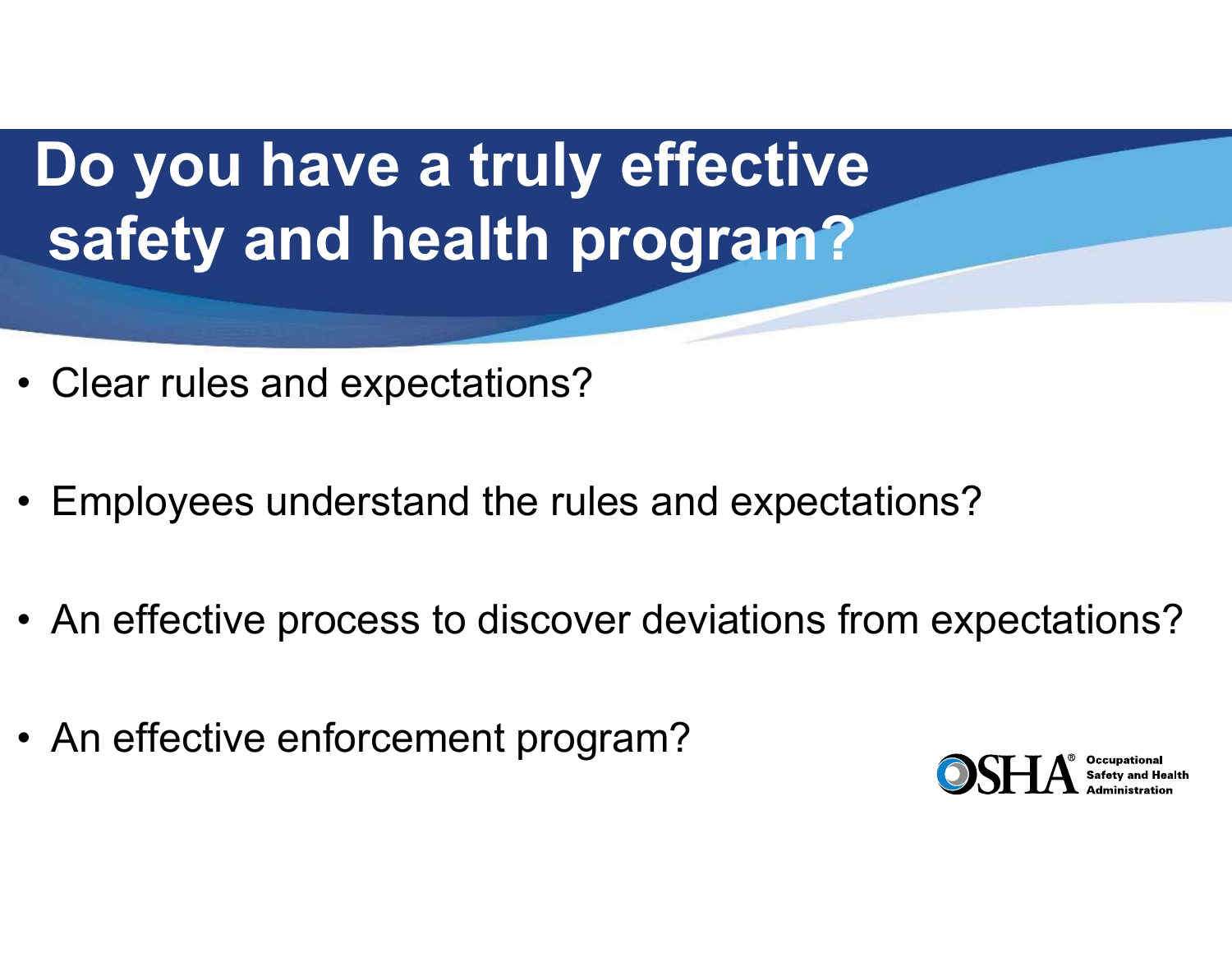# **National Emphasis Programs**

- **Excavations**
- **Contract Contract Contract Contract Contract Contract Contract Contract Contract Contract Contract Contract Co**  Hazardous Machinery
	- (amputations)
- **Combustible Dust**
- Hexavalent Chromium
- Lead
- Silica
- Primary Metal Industries
- **Contract Contract Contract Contract Contract Contract Contract Contract Contract Contract Contract Contract Co** Shipbreaking
- Process Safety Management
- Coronavirus (COVID-19)

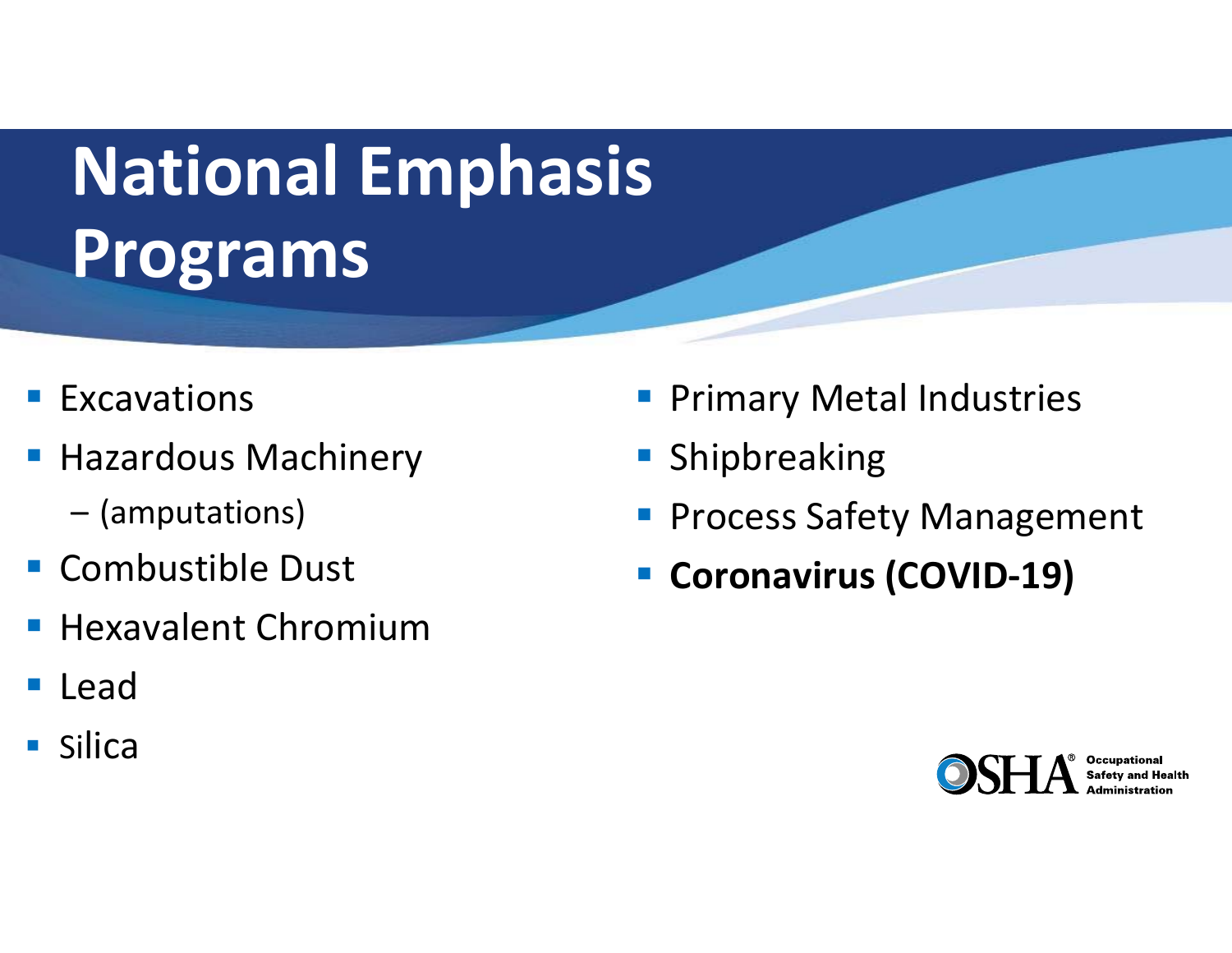**NEP ‐ excavations and cave‐in hazards** 

- **Cave‐in protection**
- **Ladder**
- **Spoil pile**
- **Competent person inspections**
- **Training**

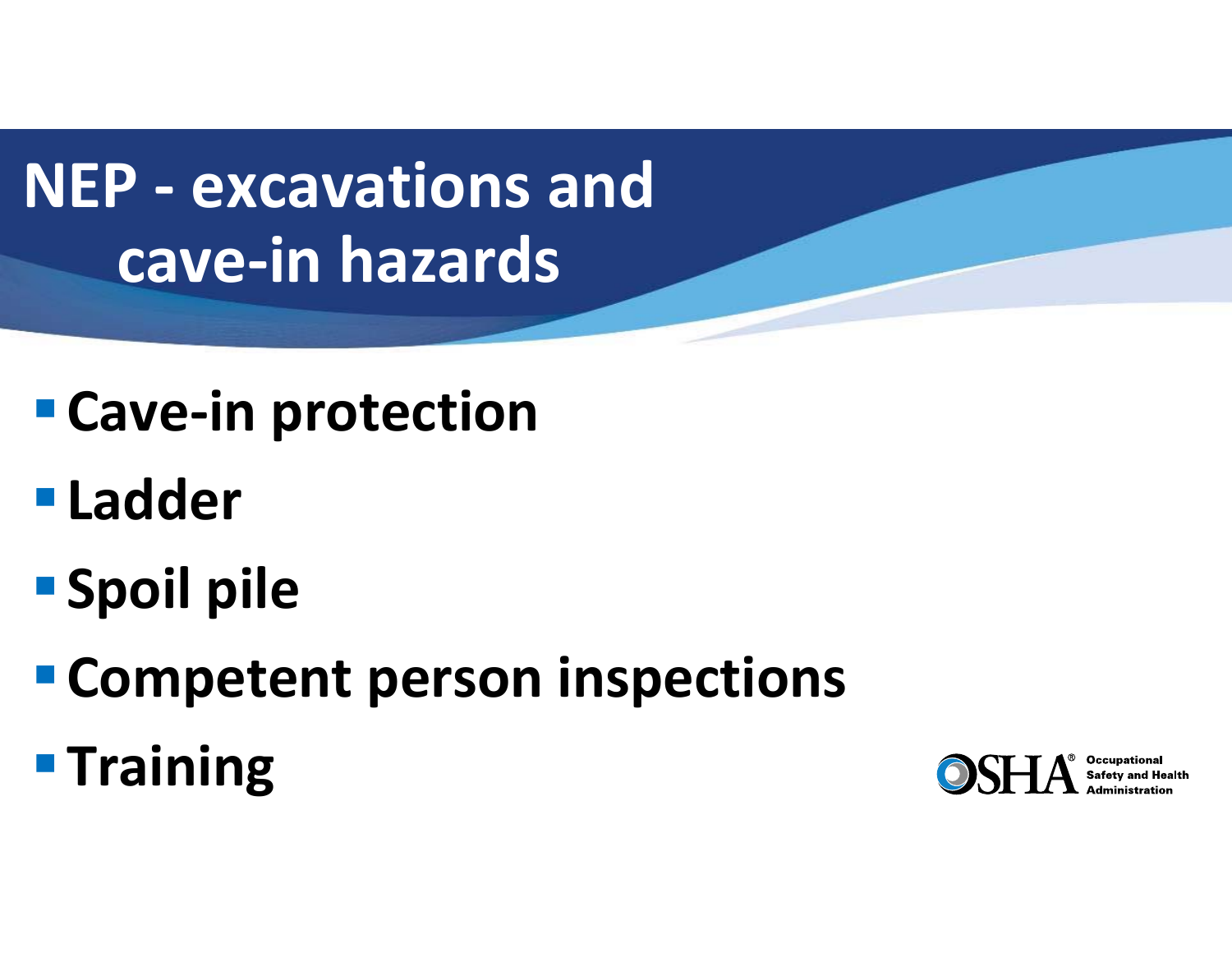# **Lead NEP**

- **Air monitoring**
- **Written compliance program**
- **Personal protective equipment / Respirator program**
- **Hygiene – Shower and storage**
- **Medical program**
- **Lead program training**

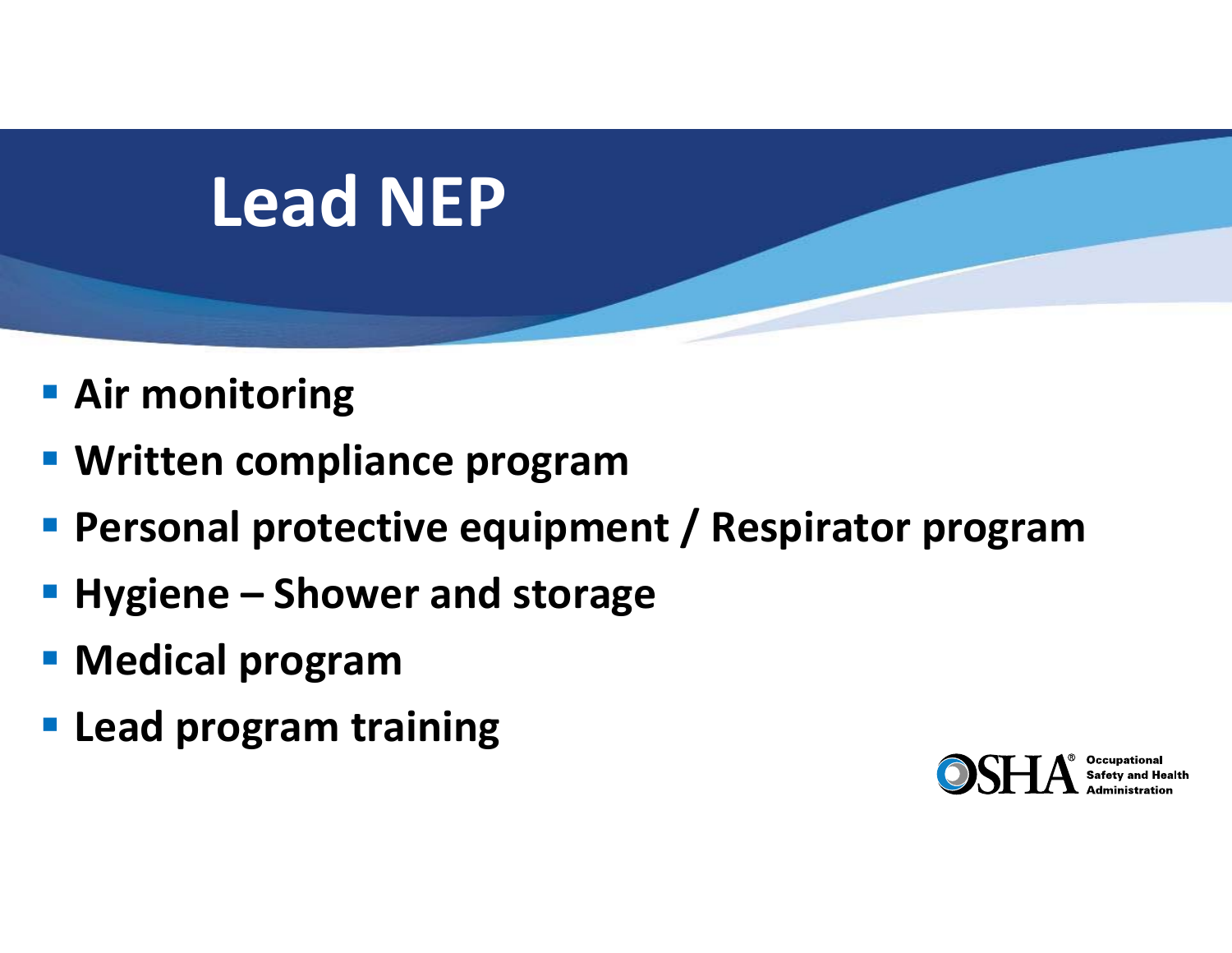## **Hexavalent Chromium**

#### $\blacksquare$  Includes the following industries

- –**Welding stainless steel**
- – **Electroplating, Plating, Polishing, Anodizing and Coloring Industry**
- –**Gray and Ductile Iron Foundries**
- –**Metal Fabrication Shops**
- –**Scrap Metal Industry**

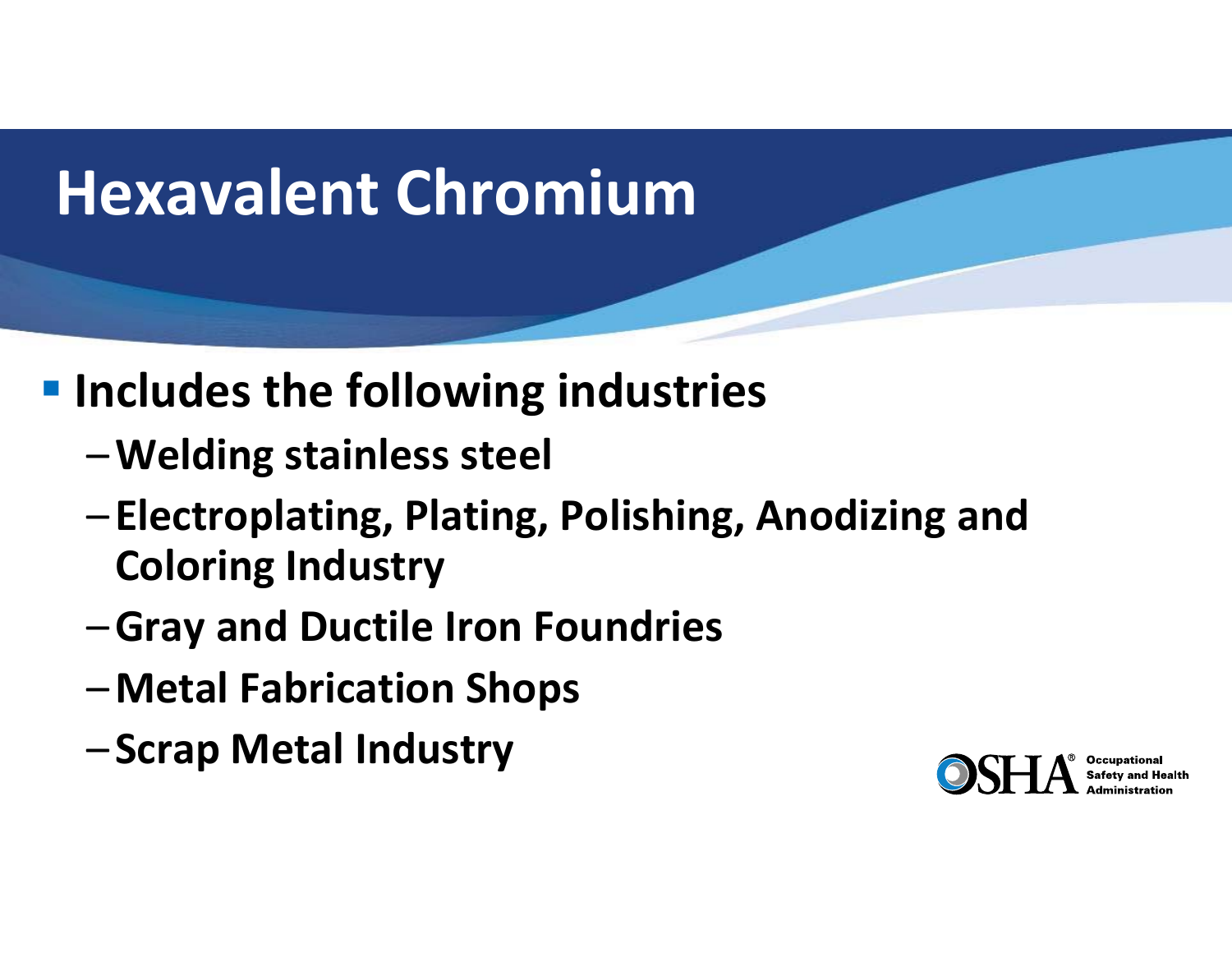

#### **Small Entity Compliance Guide**

for the Respirable Crystalline Silica Standard for Construction



**Occupational Safety and Health Administration** www.osha.gov

#### **Small Entity Compliance Guide**

for the Respirable **Crystalline Silica Standard for General Industry and Maritime** 

**Occupational Safety and Health Administration**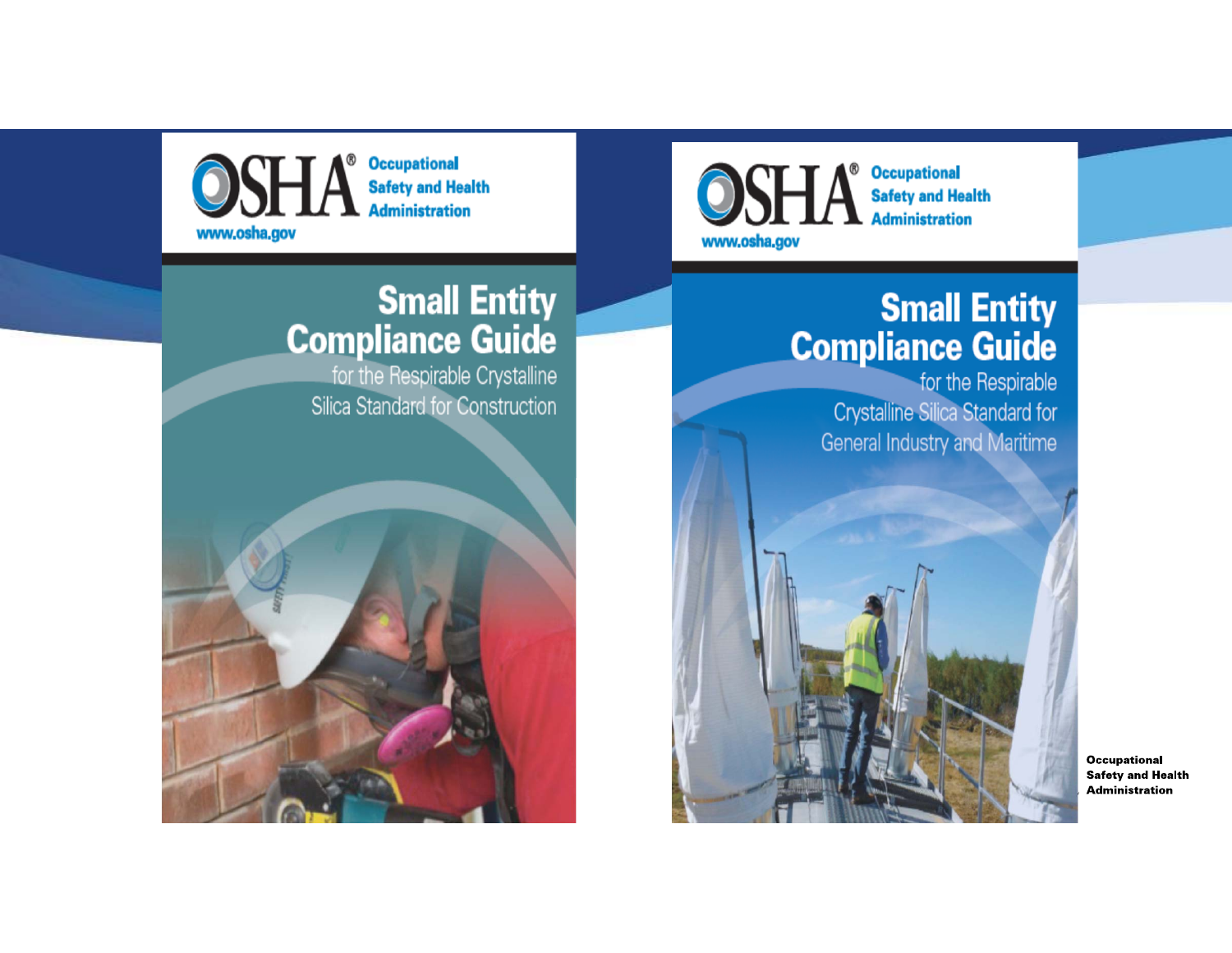# **Local Emphasis Programs**

- Fall Hazards in Construction and General Industry
- $\mathcal{L}_{\mathcal{A}}$ Powered Industrial Vehicles
- $\Box$ Grain Handling Facilities
- High Rise Building Construction Inspections
- Building Renovation/Rehabilitation and Demolition
- $\overline{\mathbb{R}}$ Wood Pallet Manufacturing Industry
- $\Box$ Federal Agencies
- Maritime Industries
- **Noise Hazards**
- $\mathbb{R}^3$ **Transportation Tank Cleaning Operation**

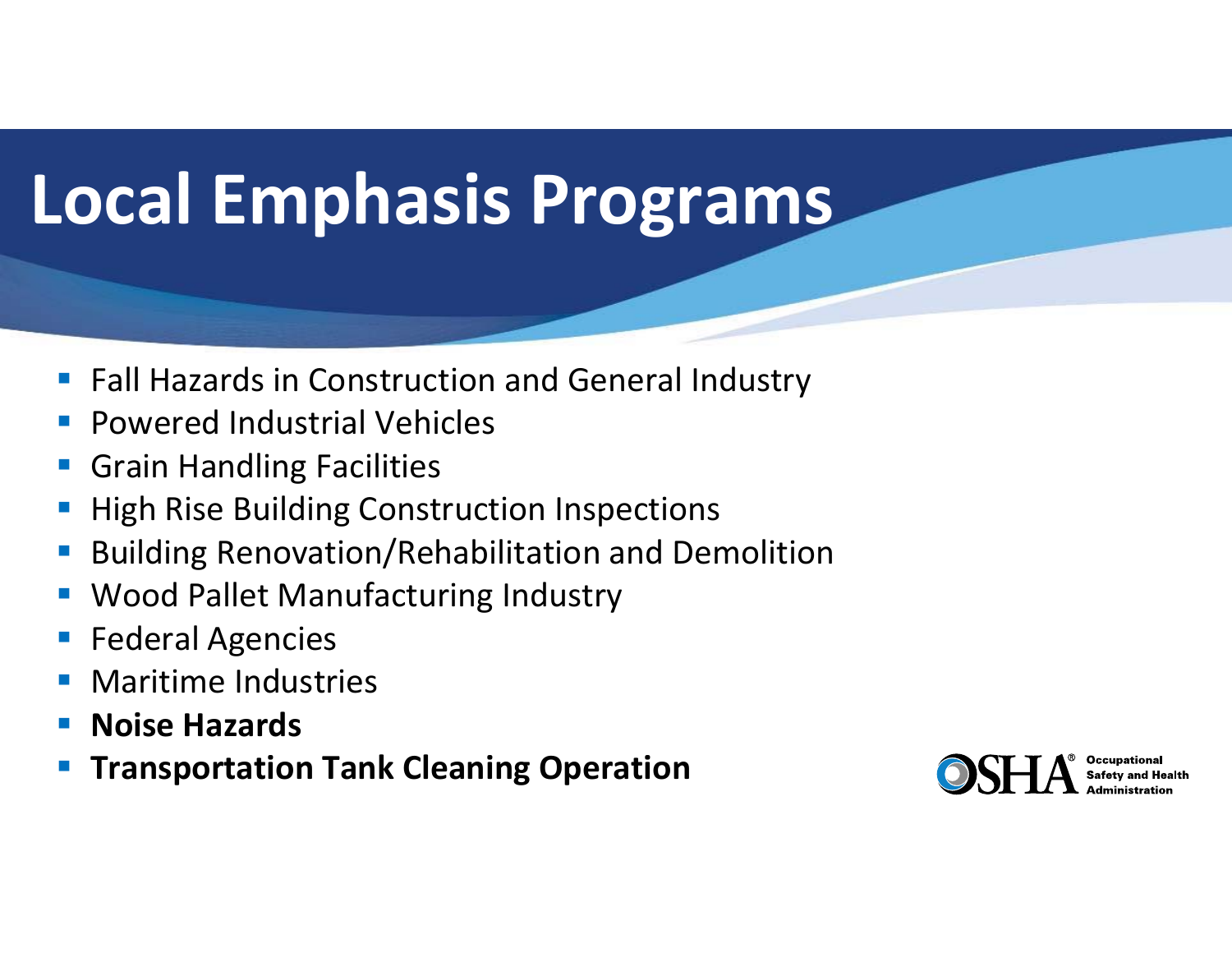# **Powered industrial vehicles**

- Vehicle and worksite specific training
- Evaluation
- Daily checks
- Failure to remove from service

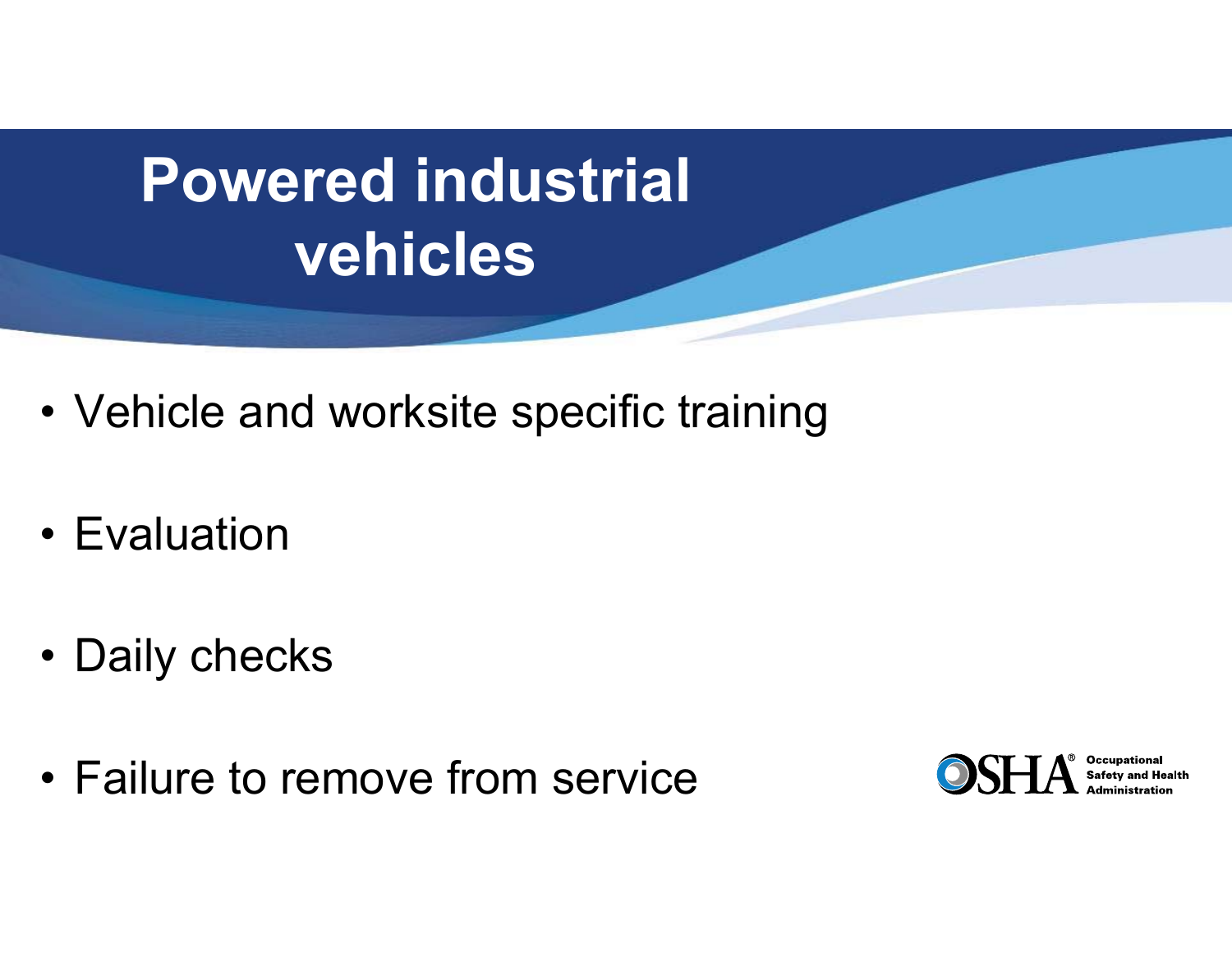#### **Building Renovation**

- $\mathcal{L}_{\mathcal{A}}$  initiated by CSHO observation, complaints and referrals from municipal inspectors, etc.
- $\overline{\mathbb{R}}$  Targeted sites include extensive interior demolition and demolition of part of buildings.

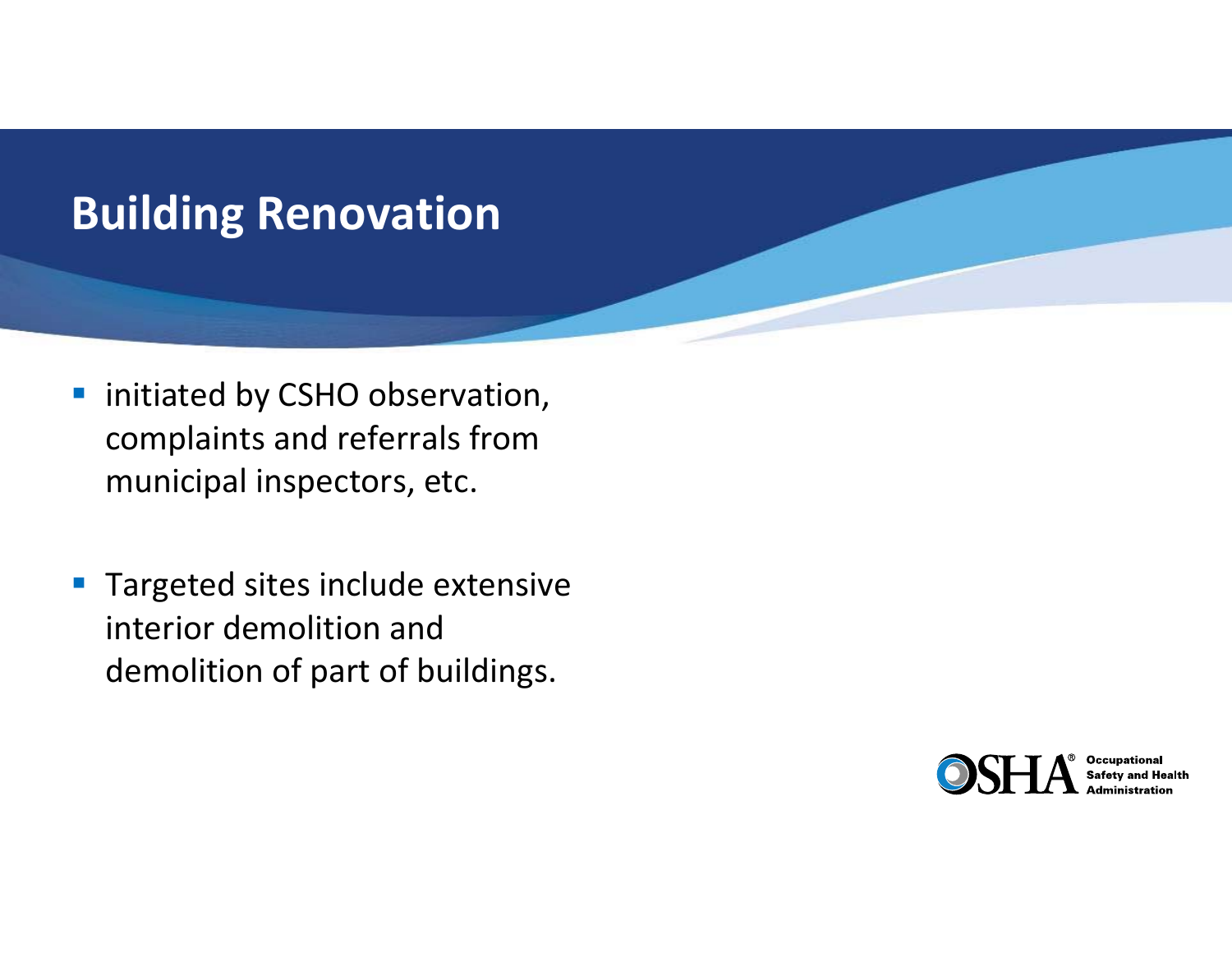#### **High Rise Building Construction Inspections in Chicago IL**

- $\mathbb{R}^3$  The targeting and selection program is intended to be used on those new construction projects which are 10 stories tall or greater.
- **FICUSED INSPECTIONS**
- Compliance Officers shall collect OSHA 300 logs on all worksites where the general contractor maintains a log for the entire worksite.

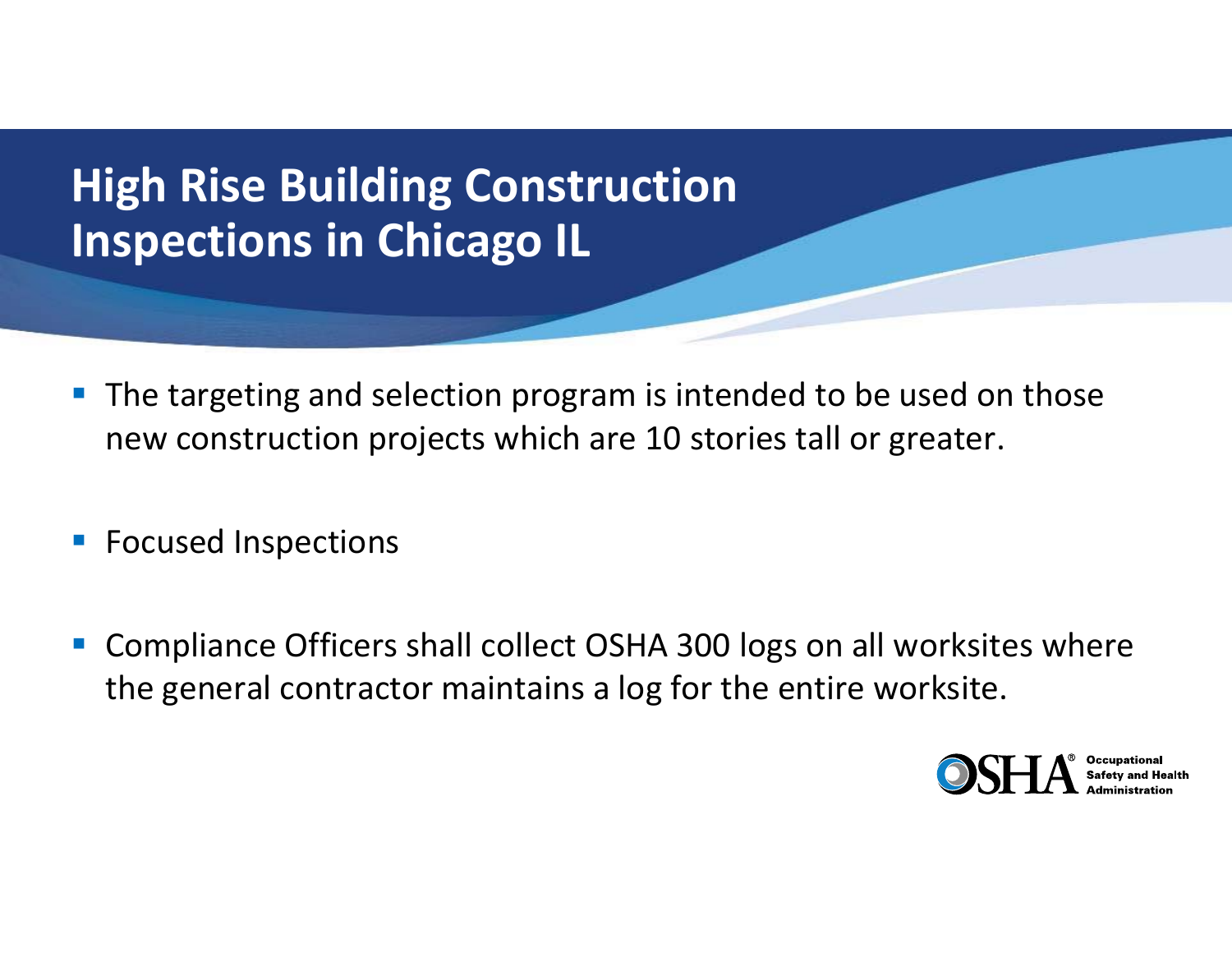#### **Transportation Tank Cleaning Emphasis program**

- **484110 General Freight Trucking, Local**
- **488210 Support Activities for Rail Transportation**
- **488490 Other Support Activities for Road Transportation**
- **488510 Freight Transportation Arrangement**
- **562910 Remediation Services**
- **562920 Materials Recovery Facilities**
- **562998 All Other Miscellaneous Waste Management Services**

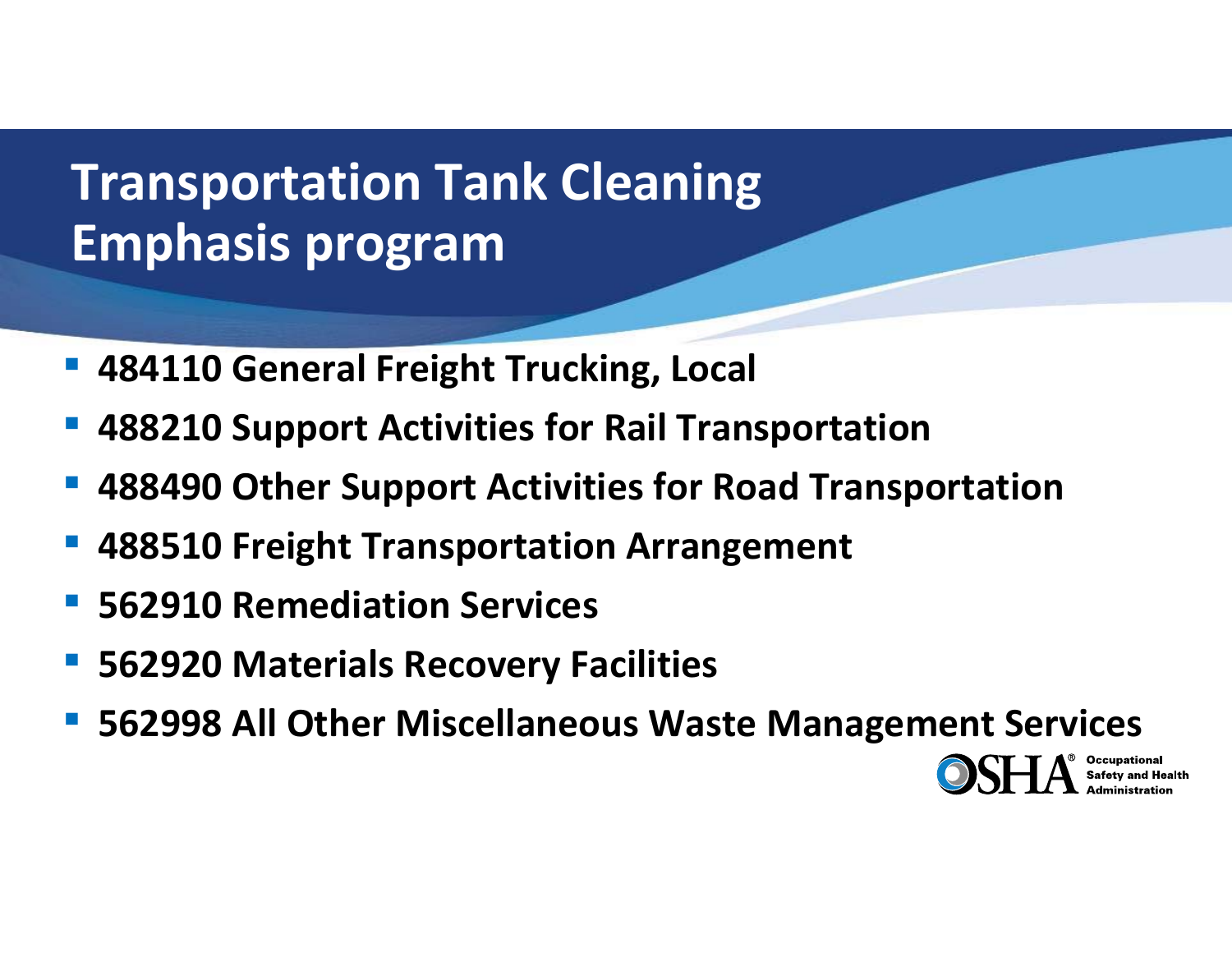#### **Inspection Procedures**

#### **Review**

- Permit Required Confined Space Program
- Respiratory Protection Program
- Hearing conservation program
- Hazard Communication
- –Personal Protective Equipment
- Others Hazards: chemicals, thermal, electrical, fall, and struck‐by hazards

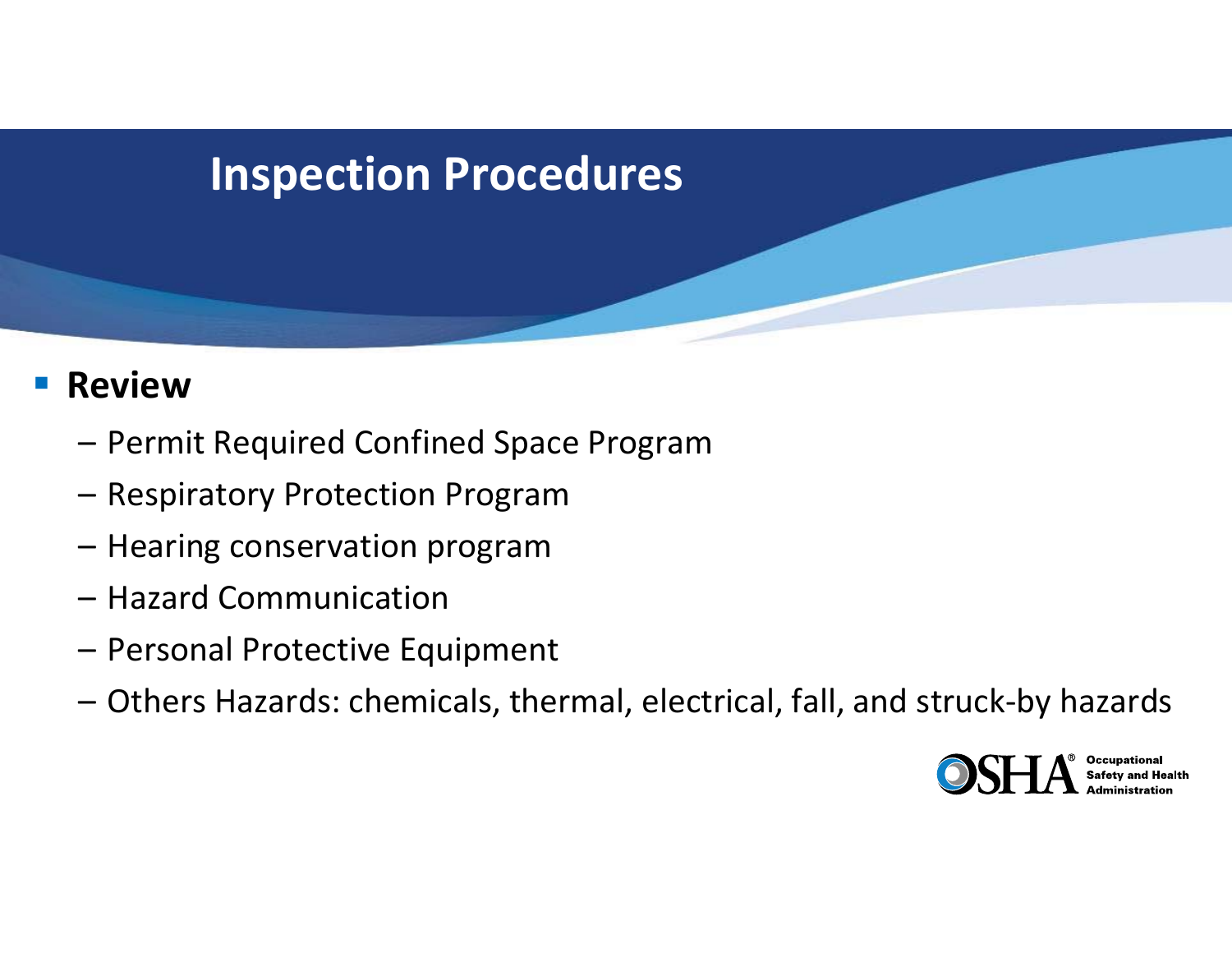

# 20.8%

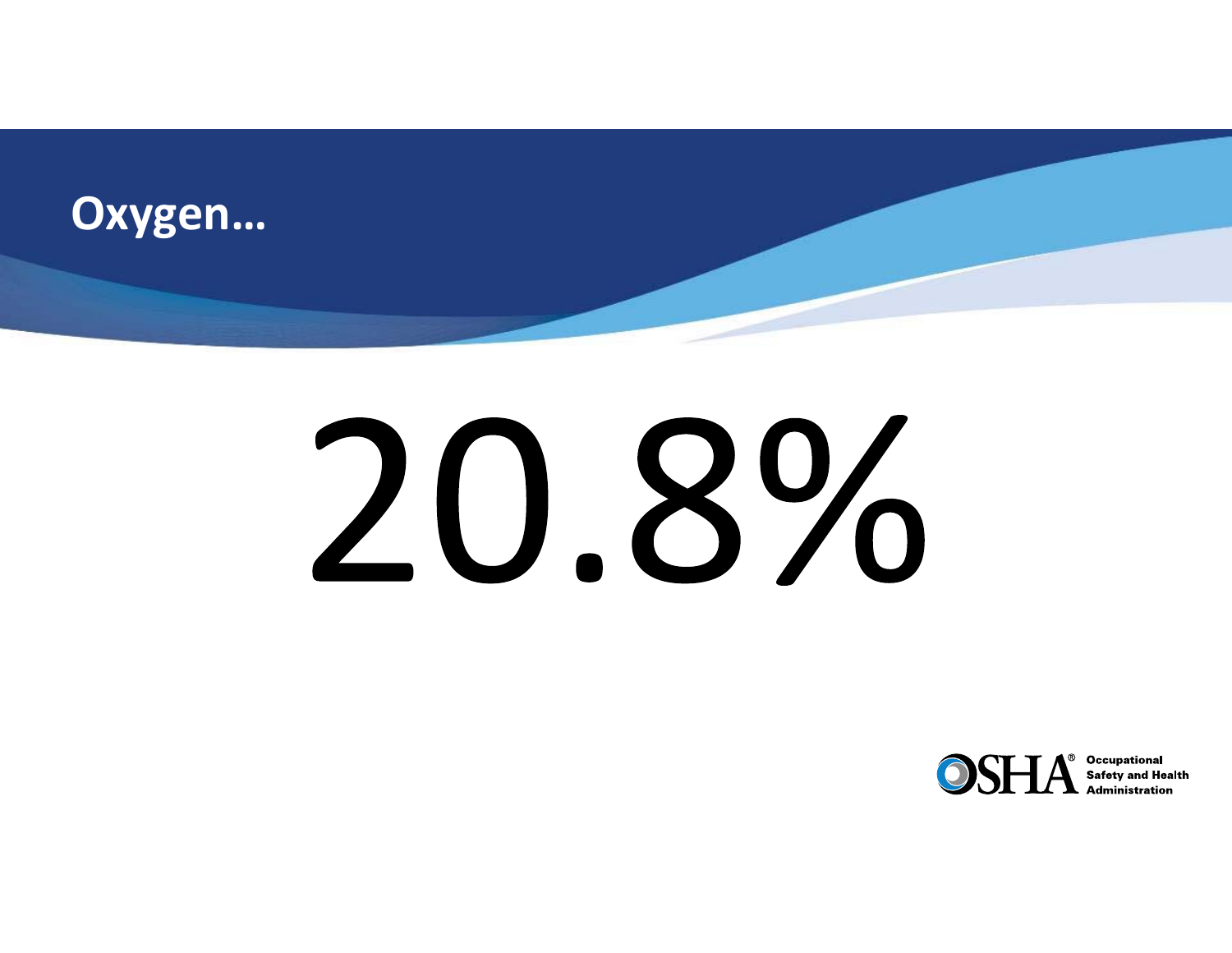

■ an employee was unloading his semi-truck tanker of flour and hooked up a blower hose that is powered from the truck's transmission.

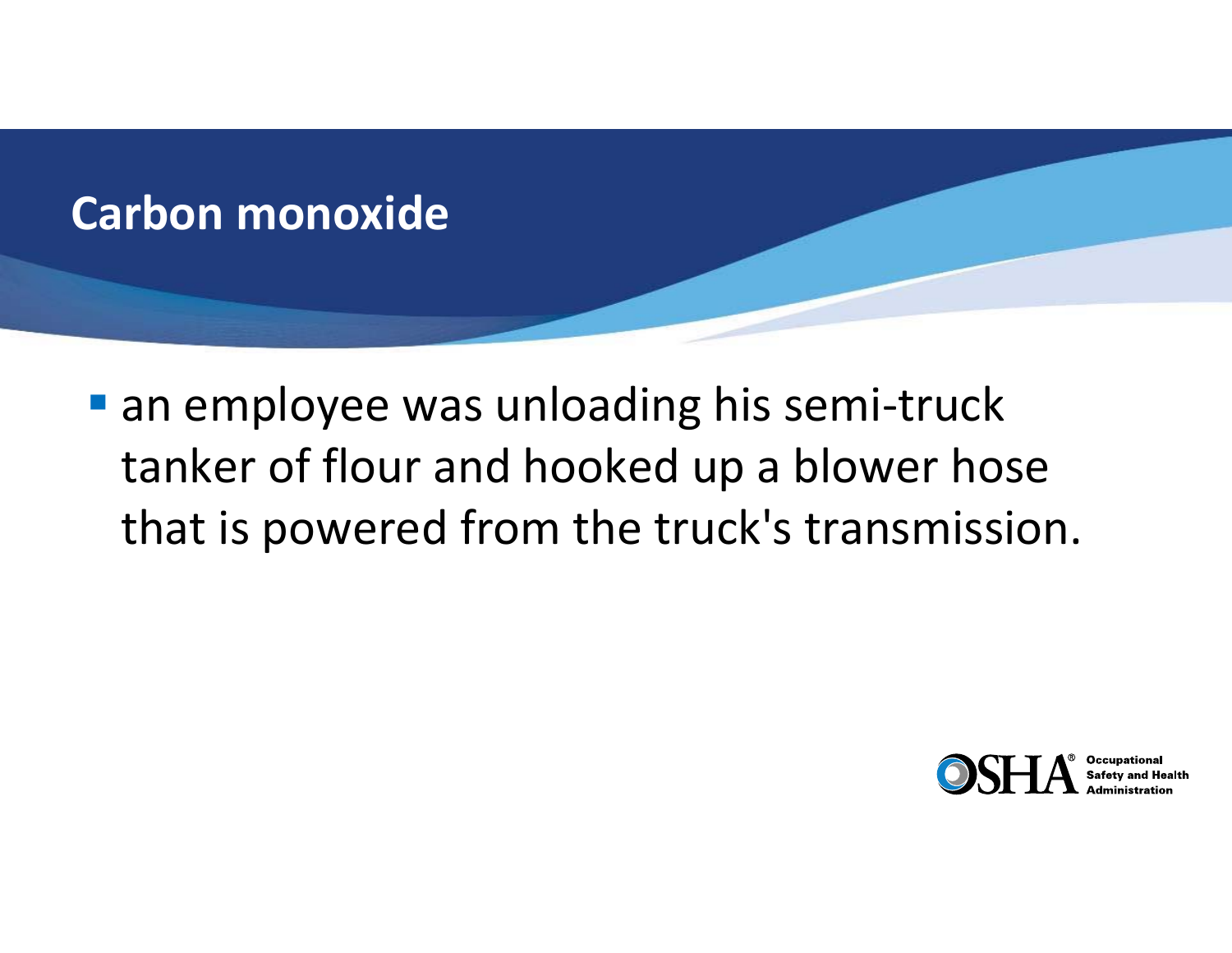

 At 4:00 p.m. on May 24, 2019, a farmer entered a 1,500 gallon bulk milk tank to clean it with well water. The employee died due to the inhalation of hydrogen sulfide from the well water. The lack of ventilation in the tank trapped the gas.

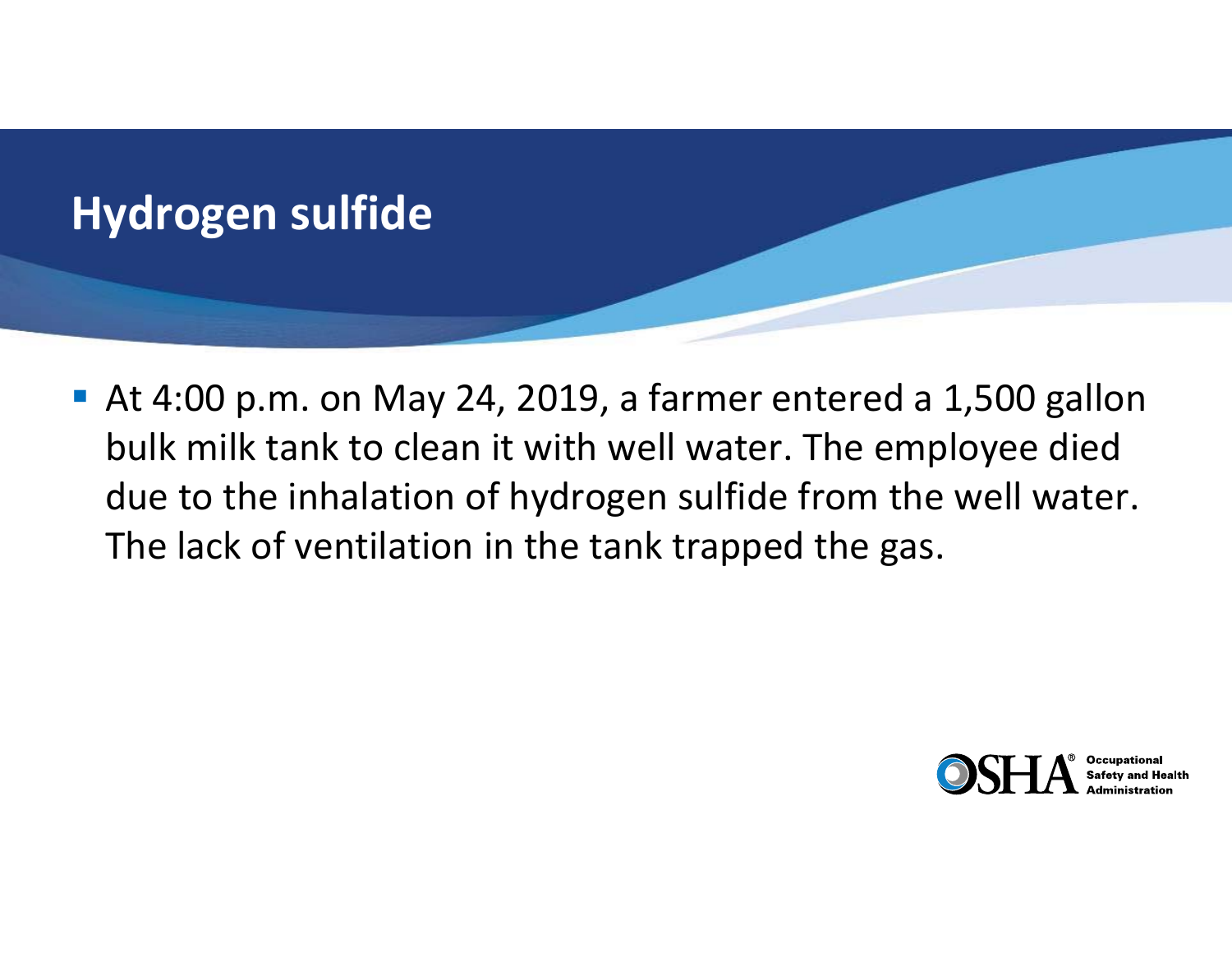

■ On July 29, 2019, two employees were preparing to start seeding a high school football field using a hydro seeding truck. Employee #1 was overcome by the fumes within the tank. Employee #2 went to help. Employee #2 was overcome from the vapors within the tank and both employees were asphyxiated.



**Occupational**<br>Safety and Health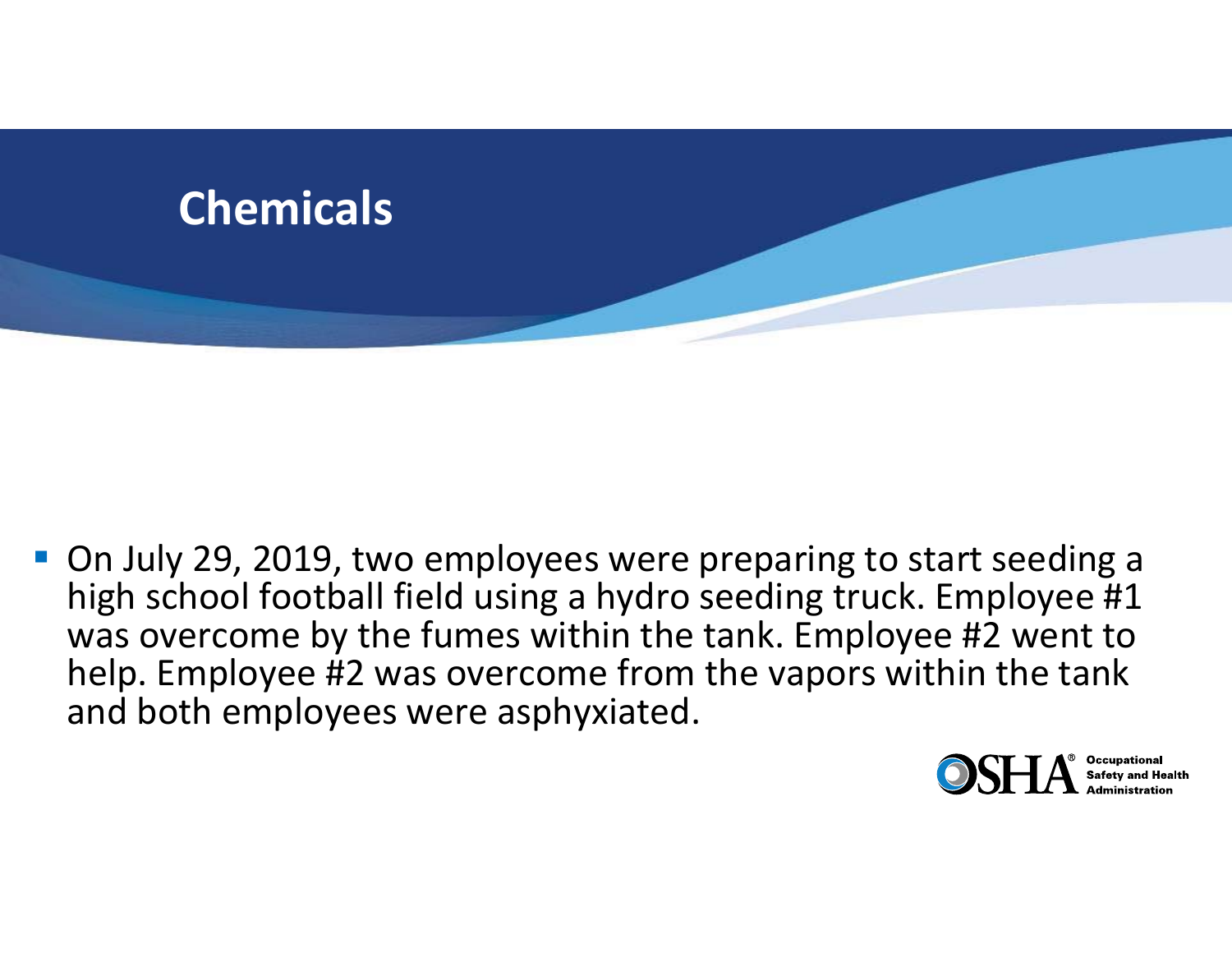### **hazard communication program**

- $\mathbb{R}^2$ Management **responsibility** for program
- Develop **list** of hazardous chemicals
- **Label** hazardous chemical containers
- p. Manage **Safety Data Sheets**
- Procedures for **training** exposed employees
- Address the hazards of **non-routine tasks**
- p. Procedures for **Multi‐employer** workplaces

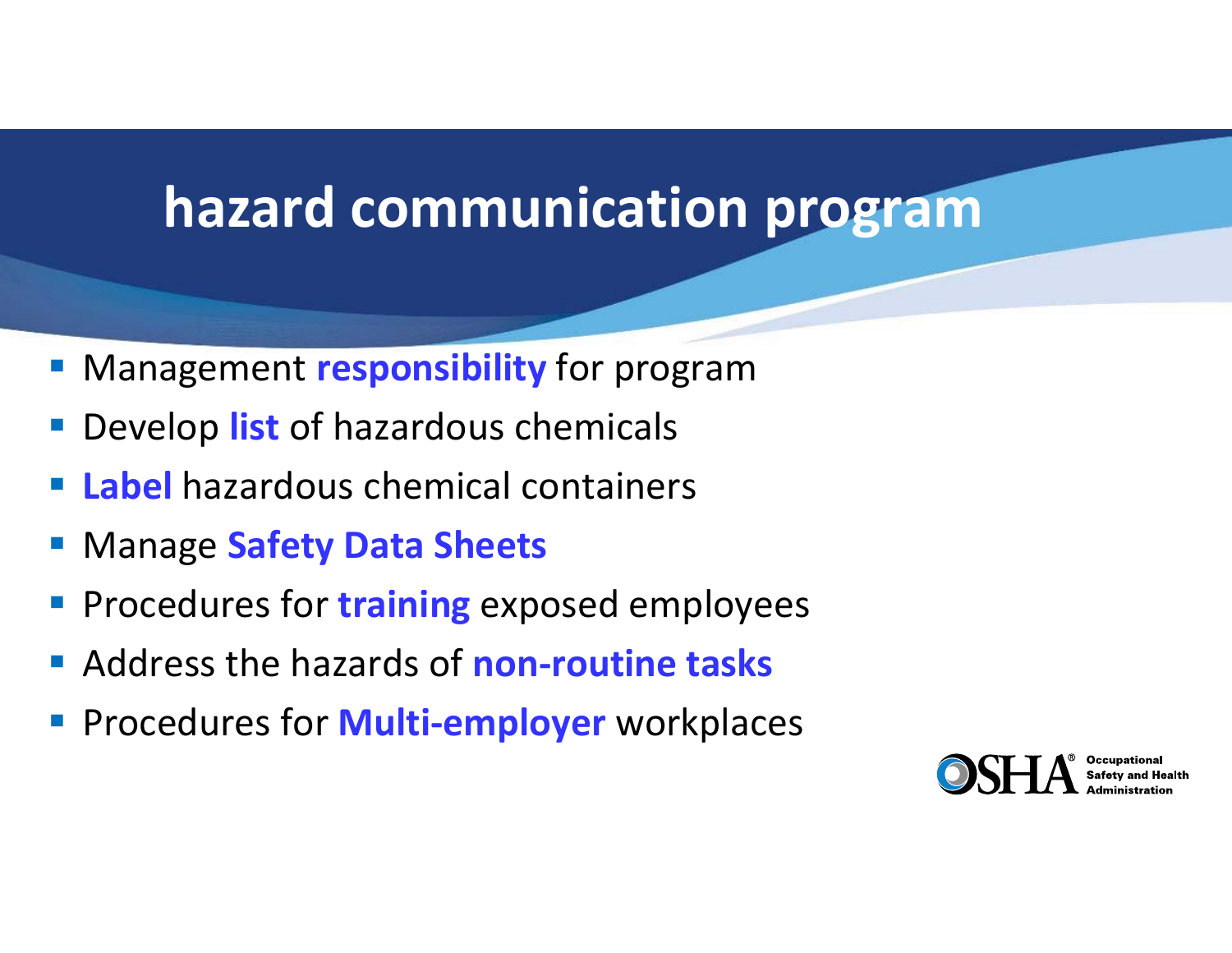

- Workers gradually build up to heavy work (acclimated)
- Know signs of heat illnesses
- Water intake plan
- Management check of workers
- Plan for emergencies

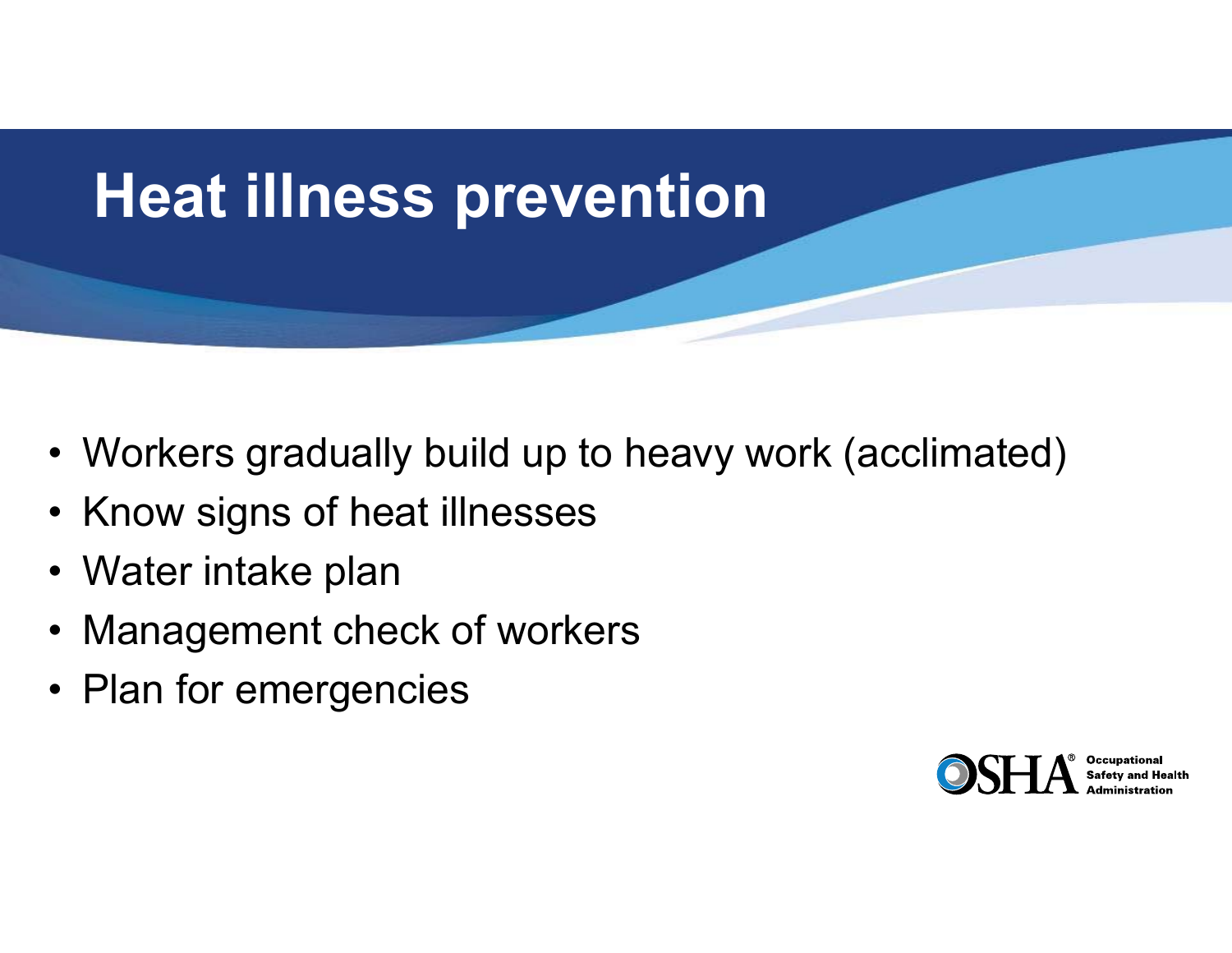# **Respiratory Protection Program**

- **Program Administrator**
- **Written program selection process** 
	- Do you know the level of the contaminant?
- **Medical evaluation**
- Fit test
- **Training**
- **Recordkeeping**

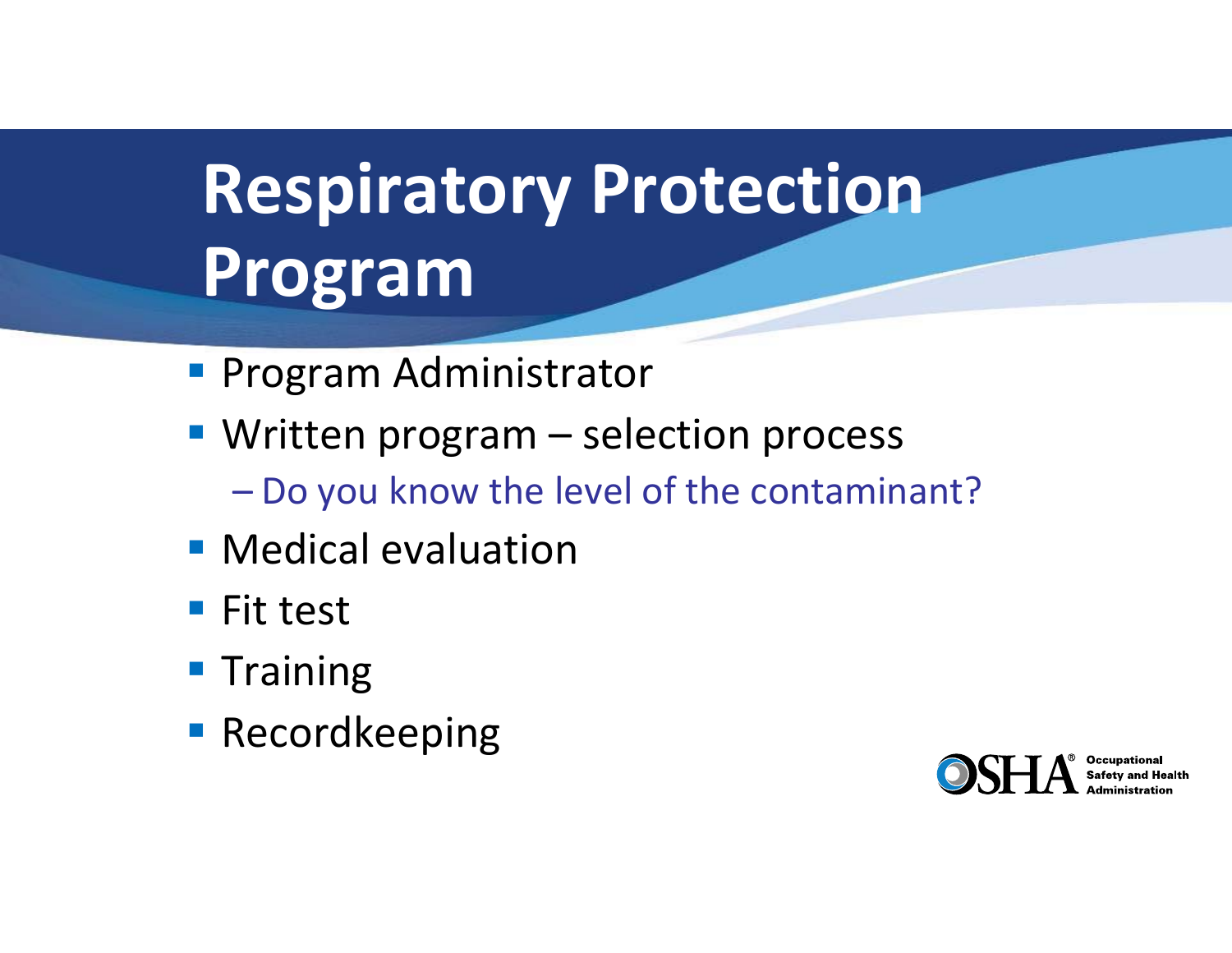## **National Emphasis Program Coronavirus Disease 2019**

- OSHA 300 and 300A
- Exposure incidents, employees who contracted COVID‐19, have been hospitalized or isolated as a result of exposure to SARS‐CoV‐2.
- and the state of the state of the state of the state of the state of the state of the state of the state of th Written COVID‐19 plan
- Evidence of hazard assessment.
- Controls ‐ physical distancing, barriers, etc.
- Respiratory protection program for COVID‐19
- Personal Protective Equipment
- and the state of the state of the state of the state of the state of the state of the state of the state of th Training related to SARS‐CoV‐2 prevention.
- Engineering controls such as HVAC systems

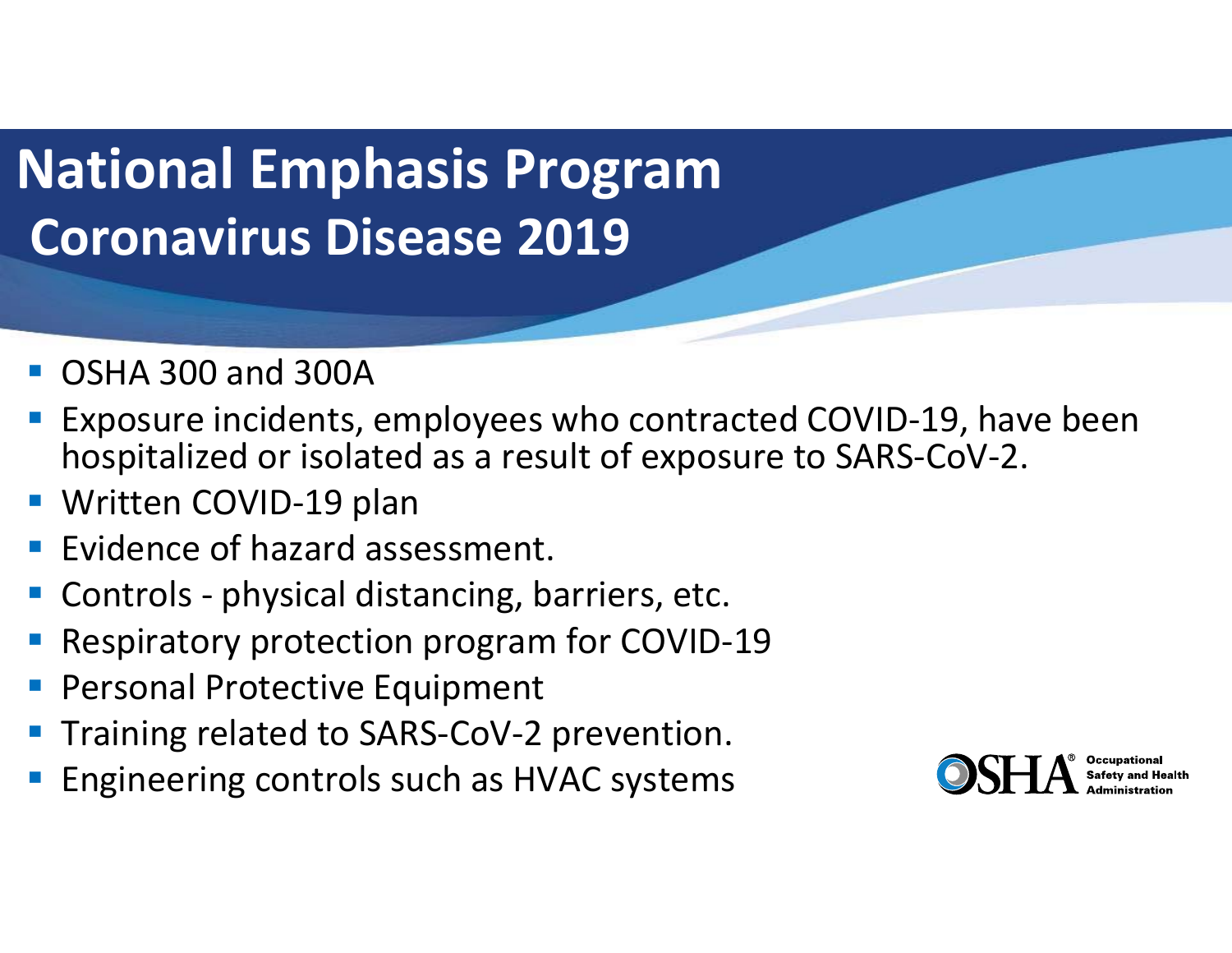#### **For continual updates**

#### **Visit OSHA's website for information:**

- **www.osha.gov**
- **QuickTakes biweekly newsletter**

#### **Follow OSHA on social media**

–**Twitter: @OSHA\_DOL**